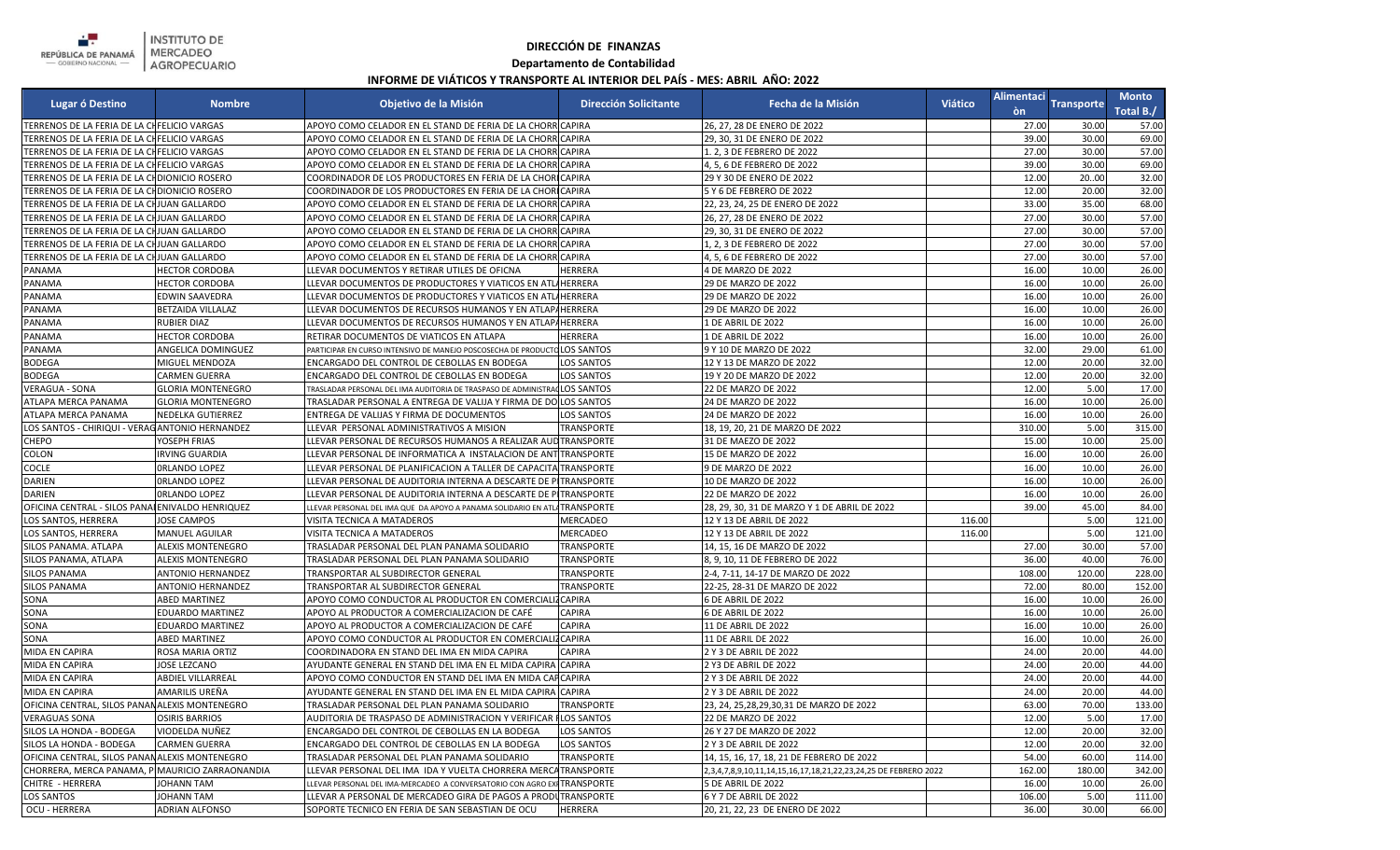| OCU - HERRERA                                       | KENIA GONZALEZ             | APOYO COMO CAJERA EN FERIA DE SAN SEBASTIAN DE OCU HERRERA               |                           | 20, 21, 22, 23 DE ENERO DE 2022                                       |        | 36.00  | 18.00  | 54.00  |
|-----------------------------------------------------|----------------------------|--------------------------------------------------------------------------|---------------------------|-----------------------------------------------------------------------|--------|--------|--------|--------|
| <b>COMARCA GUNA YALA</b>                            | ALEJANDRO VELEZ            | COBERTURA DE FOTOGRAFIA EN GIRA DE TRABAJO CON DIRE RELACIONES PUBLICA   |                           | 22 DE MARZO DE 2022                                                   |        | 16.00  | 10.00  | 26.00  |
| <b>CHIRIQUI</b>                                     | ALEJANDRO VELEZ            | COBERTURA DE FOTOGRAFIA EN GIRA DE TRABAJO COMUNITRELACIONES PUBLICA     |                           | 25 Y 26 DE MARZO DE 2022                                              |        | 26.00  | 5.00   | 31.00  |
| VERAGUAS                                            | <b>ALEJANDRO VELEZ</b>     | COBERTURA DE FOTOGRAFIA EN COORDINACION DE ARREGLIRELACIONES PUBLICA     |                           | 30 Y 31 DE MARZO DE 2022                                              | 106.00 |        |        | 106.00 |
| SILOS LA HONDA - PLANTA                             | <b>GLAYSTER GONZALEZ</b>   | ZAFRA DE MAIZ NACIONAL 2020-2021                                         | LOS SANTOS                |                                                                       |        | 30.00  | 30.00  | 60.00  |
| <b>MERCA PANAMA</b>                                 | <b>NELSON CASTILLO</b>     | LLEVAR A LICDA. MAYBEL ARAUZ A DIFERENTES ACTIVIDADESTRANSPORTE          |                           | 2,2,3,4,7,8,9,10,11,14,15,16,17,18,21,22,23,24,25,29,30,31 MARZO 2022 |        | 165.00 | 180.00 | 345.00 |
| LOS SANTOS - CHIRIQUI                               | <b>IDALDO PEREZ</b>        | REUNION CON PERSONAL ENCARGADO DE TRASNPORTE EN DIFERENTES RE TRANSPORTE |                           | 18, 19, 20 DE MARZO DE 2022                                           | 216.00 |        | 10.00  | 226.00 |
| CAISA DE ARRAIJAN                                   | ARELYS GARCIA              | TRABAJANDO LA DOCUMENTACION DE RECEPCION DE CERDOCAPIRA                  |                           | 3, 4, 9 DE ABRIL DE 2022                                              |        | 18.00  | 15.00  | 33.00  |
| CAISA DE ARRAIJAN                                   | JOSE LEZCANO               | COMO AYUDANTE EN LA RECEPCION DE CERDO, MATADERO                         | <b>CAPIRA</b>             | 4 Y 5 DE ABRIL DE 2022                                                |        | 12.00  | 10.00  | 22.00  |
| CAISA DE ARRAIJAN                                   | ABDIEL VILLARREAL          | COMO CONDUCTOR EN LA RECEPCION DE CERDO, MATADER(CAPIRA                  |                           | 4 Y 5 DE ABRIL DE 2022                                                |        | 12.00  | 10.00  | 22.00  |
| <b>FERIA DE SONA</b>                                | YONDELIS BATISTA           | COMO CELADOR EN STAND DE FERIA DE SONA                                   | <b>VERAGUAS - SONA</b>    | 30,31 DE MARZO Y 2,3 DE ABRIL DE 2022                                 |        | 20.00  | 8.00   | 28.00  |
| FERIA DE SONA                                       | <b>HUMBERTO PINEDA</b>     | COMO CELADOR EN STAND DE FERIA DE SONA                                   | <b>VERAGUAS - SONA</b>    | 31 DE MARZO Y 1 DE ABRIL DE 2022                                      |        | 10.00  | 4.00   | 14.00  |
| <b>FERIA DE SONA</b>                                | ANGELINA ABREGO            | APOYO EN STAND FERIA DE SONA                                             | <b>VERAGUAS - SONA</b>    | 30 DE MARZO Y 2 DE ABRIL DE 2022                                      |        | 12.00  | 8.00   | 20.00  |
| <b>FERIA DE SONA</b>                                | ANDRES HERNANDEZ           | APOYO EN STAND FERIA DE SONA                                             | VERAGUAS - SONA           | 30, 31 DE MARZO Y 3 DE ABRIL DE 2022                                  |        | 18.00  | 12.00  | 30.00  |
| FERIA DE SONA                                       | AMARELIS PINEDA            | APOYO EN STAND FERIA DE SONA                                             | <b>VERAGUAS - SONA</b>    | 30, 31 DE MARZO DE 2022                                               |        | 12.00  | 8.00   | 20.00  |
| FERIA DE SONA                                       | NOHELIA MACHUCA            | APOYO EN STAND FERIA DE SONA                                             | <b>VERAGUAS - SONA</b>    | 30, 31 DE MARZO Y 2 DE ABRIL DE 2022                                  |        | 18.00  | 12.00  | 30.00  |
| FERIA DE SONA                                       | MIURYZ MORALEZ             | APOYO EN STAND FERIA DE SONA                                             | <b>VERAGUAS - SONA</b>    | 30 DE MARZO Y 1, 3 DE ABRIL DE 2022                                   |        | 18.00  | 12.00  | 30.00  |
| FERIA DE SONA                                       | <b>ERNESTO ATENCIO</b>     | APOYO EN STAND FERIA DE SONA                                             | <b>VERAGUAS - SONA</b>    | 30 DE MARZO Y 1, 3 DE ABRIL DE 2022                                   |        | 18.00  | 12.00  | 30.00  |
| <b>LOS SANTOS</b>                                   | <b>ILEANA CRUZ</b>         | PARTICIPAR EN INAUGURACION DE STAND FERIA DE AZUERO ADMINISTRACION       |                           | 22, 23, 24 DE ABRIL DE 2022                                           | 216.00 |        | 10.00  | 226.00 |
| <b>LOS SANTOS</b>                                   | YAHIR REYES                | PARTICIPAR EN INAUGURACION DE STAND FERIA DE AZUERO DIRECCION GENERAL    |                           | 22, 23, 24 DE ABRIL DE 2022                                           | 216.00 |        | 10.00  | 226.00 |
| <b>LOS SANTOS</b>                                   | THAIS DIAZ                 | PARTICIPAR EN INAUGURACION DE STAND FERIA DE AZUERO SUB-DIRECCION        |                           | 22, 23, 24 DE ABRIL DE 2022                                           | 216.00 |        | 10.00  | 226.00 |
| LOS SANTOS                                          | ANTONIO HERNANDEZ          | PARTICIPAR EN INAUGURACION DE STAND FERIA DE AZUERO TRANSPORTE           |                           | 22, 23, 24 DE ABRIL DE 2022                                           | 216.00 |        | 10.00  | 226.00 |
| FERIA DE SONA                                       | <b>LUIS ROJAS</b>          | APOYO EN STAND FERIA DE SONA                                             | <b>VERAGUAS - SONA</b>    | 30 DE MARZO Y 2 DE ABRIL DE 2022                                      |        | 12.00  | 8.00   | 20.00  |
| <b>FERIA DE SONA</b>                                | <b>HUMBERTO PINEDA</b>     | APOYO EN STAND FERIA DE SONA                                             | <b>VERAGUAS - SONA</b>    | 30 DE MARZO Y 1, 3 DE ABRIL DE 2022                                   |        | 18.00  | 12.00  | 30.00  |
| FERIA DE SONA                                       | <b>JOSE SERRANO</b>        | CELADOR EN STAND DE FERIA DE SONA                                        | <b>VERAGUAS - SONA</b>    | 1, 2, 3, 4 DE ABRIL DE 2022                                           |        | 20.00  | 8.00   | 28.00  |
| <b>FERIA DE SONA</b>                                | ANDRES HERNANDEZ           | CELADOR EN STAND DE FERIA DE SONA                                        | <b>VERAGUAS - SONA</b>    | 2 DE ABRIL DE 2022                                                    |        | 6.00   | 4.00   | 10.00  |
| FERIA DE SONA                                       | <b>ALEXIS MACIAS</b>       | CELADOR EN STAND DE FERIA DE SONA                                        | <b>VERAGUAS - SONA</b>    | 3 DE ABRIL DE 2022                                                    |        | 6.00   | 4.00   | 10.00  |
| LOS SANTOS                                          | MIGUEL BARRIA              | TRASLADO DE MATERIALES DE LA FERIA DE SONA A LOS SANTVERAGUAS - SONA     |                           | 6 DE ABRIL DE 2022                                                    |        | 10.00  | 2.00   | 12.00  |
| LOS SANTOS                                          | YONDELIS BATISTA           | TRASLADO DE MATERIALES DE LA FERIA DE SONA A LOS SANTVERAGUAS - SONA     |                           | 6 DE ABRIL DE 2022                                                    |        | 10.00  | 2.00   | 12.00  |
| <b>LOS SANTOS</b>                                   | <b>HUMBERTO PINEDA</b>     | TRASLADO DE MATERIALES DE LA FERIA DE SONA A LOS SANTVERAGUAS - SONA     |                           | 6 DE ABRIL DE 2022                                                    |        | 10.00  | 2.00   | 12.00  |
| COCLE                                               | <b>HUMBERTO PINEDA</b>     | TRASLADO DE PRODUCTOS DE SONA A IMA COCLE                                | <b>VERAGUAS - SONA</b>    | 8 DE ABRIL DE 2022                                                    |        | 10.00  | 2.00   | 12.00  |
| COCLE                                               | LUIS GODOY                 | TRASLADO DE PRODUCTOS DE SONA A IMA COCLE                                | <b>VERAGUAS - SONA</b>    | 8 DE ABRIL DE 2022                                                    |        | 10.00  | 2.00   | 12.00  |
| <b>COCLE</b>                                        | MOISES AGUILAR             | TRASLADO DE PRODUCTOS DE SONA A IMA COCLE                                | <b>VERAGUAS - SONA</b>    | 8 DE ABRIL DE 2022                                                    |        | 10.00  | 2.00   | 12.00  |
| TOCUMEN . SILOS PANAMA, ME JOSE AGUILAR             |                            | TRANSPORTAR PERSONAL DEL IMA                                             | <b>TRANSPORTE</b>         | 3,4,5,6,7,11,12,13,14,17,18,19,20,21,24,25,26,27,28,31 DE ENERO 2022  |        | 180.00 | 120.00 | 300.00 |
| TOCUMEN . SILOS PANAMA, ME JOSE AGUILAR             |                            | TRANSPORTAR PERSONAL DEL IMA                                             | <b>TRANSPORTE</b>         | 3,4,7,8,9,10,11,14,15,16,17,18,21,22,23,24,25 DE FEB.2022             |        | 153.00 | 102.00 | 255.00 |
| MERCADOS DE SAN FELIPE NERI, MARIS OSVALDO CHRISTIE |                            | RECOLECCION DE PRECIOS MAYORISTAS Y MINORISTAS                           | MERCADEO                  | 2,3,4,7,8,9,10,11,14,15 DE MARZO DE 2022                              |        | 60.00  |        | 60.00  |
| COLON, CHIRIQUI, VERAGUAS                           | <b>ERNESTO RIZO</b>        | CON EL PRESIDENTE DE LA REPUBLICA A REUNION CON 150                      | <b>DIRECCION GENERAL</b>  | 1, 2, 3, 4, 5, 6 DE FEBRERO DE 2022                                   | 516.00 |        |        | 516.00 |
| <b>CHIRIQUI Y COCLE</b>                             | <b>ERNESTO RIZO</b>        | REUNION CON PRODUCTORES DE ARROZ Y FRIJOLES                              | <b>DIRECCION GENERAL</b>  | 8, 9, 10, 11 DE FEBRERO DE 2022                                       | 316.00 |        |        | 316.00 |
| <b>CHIRIQUI</b>                                     | <b>ERNESTO RIZO</b>        | REUNION CON PRODUCTORES DE VOLCAN Y PRODUCTORES                          | <b>LDIRECCION GENERAL</b> | 15, 16, 17, 18 DE FEBRERO DE 2022                                     | 316.00 |        |        | 316.00 |
| <b>NGABE BUGLE</b>                                  | ERNESTO RIZO               | GIRA DE TRABAJO COMUNITARIO CON EL PRESIDENTE DE LA I DIRECCION GENERAL  |                           | 7, 8, 9 DE ABRIL DE 2022                                              | 206.00 |        |        | 206.00 |
| <b>LOS SANTOS</b>                                   | ELIECER AIZPRUA            | PARTICIPAR A INAUGURACION DE STAND EN FERIA DE AZUER MERCADEO            |                           | 22, 23, 24 DE ABRIL DE 2022                                           | 216.00 |        | 10.00  | 226.00 |
| <b>LOS SANTOS</b>                                   | MARIA DEL CARMEN SILVERA   | PARTICIPAR A INAUGURACION DE STAND EN FERIA DE AZUER ADMINISTRACION      |                           | 22, 23, 24 DE ABRIL DE 2022                                           | 216.00 |        | 10.00  | 226.00 |
| LOS SANTOS                                          | <b>VIRGINIA SANTAMARIA</b> | PARTICIPAR A INAUGURACION DE STAND EN FERIA DE AZUER SUB-DIRECCION       |                           | 22, 23, 24 DE ABRIL DE 2022                                           | 216.00 |        | 10.00  | 226.00 |
| <b>CHIRIQUI</b>                                     | <b>HOWY BATISTA</b>        | DIA DE LA PARTICIPACION AGRICOLA EN FERIA DE DAVID                       | VERAGUAS                  | 16 DE MAEZO DE 2022                                                   |        | 12.00  | 3.00   | 15.00  |
| <b>LOS SANTOS</b>                                   | TANIA APARICIO NORIEGA     | PARTICIPAR EN INAUGURACION DE STAND FERIA DE AZUERO TRANSPORTE           |                           | 22, 23, 24 DE ABRIL DE 2022                                           | 216.00 |        | 10.00  | 226.00 |
| <b>LOS SANTOS</b>                                   | <b>IDALDO PEREZ</b>        | PARTICIPAR EN INAUGURACION DE STAND FERIA DE AZUERO TRANSPORTE           |                           | 22, 23, 24 DE ABRIL DE 2022                                           | 216.00 |        | 10.00  | 226.00 |
| <b>CHIRIQUI</b>                                     | RAUL BATISTA               | DIA DE LA PARTICIPACION AGRICOLA EN FERIA DE DAVID                       | VERAGUAS                  | 16 DE MARZO DE 2022                                                   |        | 12.00  | 3.00   | 15.00  |
| <b>CHIRIQUI</b>                                     | NICOLAS GONZALEZ           | DIA DE LA PARTICIPACION AGRICOLA EN FERIA DE DAVID                       | <b>VERAGUAS</b>           | 16 DE MARZO DE 2022                                                   |        | 12.00  | 5.00   | 17.00  |
| <b>CHIRIQUI</b>                                     | <b>JESUS ESCOBAR</b>       | DIA DE LA PARTICIPACION AGRICOLA EN FERIA DE DAVID                       | VERAGUAS                  | 16B DE MARZO DE 2022                                                  |        | 12.00  | 5.00   | 17.00  |
| <b>CHIRIQUI</b>                                     | PABLO CASTILLO             | DIA DE LA PARTICIPACION AGRICOLA EN FERIA DE DAVID                       | VERAGUAS                  | 16 DE MARZO DE 2022                                                   |        | 12.00  | 5.00   | 17.00  |
| PANAMA                                              | NICOLAS GONZALEZ           | ENTREGA DE DOCUMENTOS EN ATLAPA Y RETIRO DE PIEZAS I VERAGUAS            |                           | 17 DE MA5RRZO DE 2022                                                 |        | 16.00  | 10.00  | 26.00  |
| PANAMA                                              | <b>GENESIS GONZALEZ</b>    | ENTREGA DE DOCUMENTOS EN ATLAPA Y RETIRO DE PIEZAS I VERAGUAS            |                           | 17 DE MA5RRZO DE 2022                                                 |        | 16.00  | 8.00   | 24.00  |
| PANAMA                                              | <b>WINDY ORTIZ</b>         | ENTREGA DE DOCUMENTOS EN ATLAPA Y RETIRO DE PIEZAS I VERAGUAS            |                           | 17 DE MA5RRZO DE 2022                                                 |        | 16.00  | 16.00  | 26.00  |
| <b>LOS SANTOS</b>                                   | PEDRO MARIN                | RETIRO DE CEBOLLAS EN SILOS LA HONDA PARA TRASLADAR A VERA VERAGUAS      |                           | 22 DE MARZO DE 2022                                                   |        | 6.00   |        | 6.00   |
| LOS SANTOS                                          | <b>EDMILIAN GONZALEZ</b>   | RETIRO DE CEBOLLAS EN SILOS LA HONDA PARA TRASLADAR A VERAQVERAGUAS      |                           | 22 DE MARZO DE 2022                                                   |        | 6.00   |        | 6.00   |
| <b>LOS SANTOS</b>                                   | ANGELO ZEBALLOS            | RETIRO DE CEBOLLAS EN SILOS LA HONDA PARA TRASLADAR A VERA VERAGUAS      |                           | 22 DE MARZO DE 2022                                                   |        | 10.00  | 5.00   | 15.00  |
| <b>LOS SANTOS</b>                                   | <b>JOSE CORREA</b>         | RETIRO DE CEBOLLAS EN SILOS LA HONDA PARA TRASLADAR A VERA VERAGUAS      |                           | 22 DE MARZO DE 2022                                                   |        | 6.00   |        | 6.00   |
| LOS SANTOS                                          | <b>VLADIMIR MARTINEZ</b>   | RETIRO DE CEBOLLAS EN SILOS LA HONDA PARA TRASLADAR A VERACVERAGUAS      |                           | 22 DE MARZO DE 2022                                                   |        | 6.00   |        | 6.00   |
| <b>LOS SANTOS</b>                                   | ADRIAN CASTILLO            | RETIRO DE CEBOLLAS EN SILOS LA HONDA PARA TRASLADAR A VERA VERAGUAS      |                           | 22 DE MARZO DE 2022                                                   |        | 6.00   |        | 6.00   |
| COCLE                                               | ANGELO ZEBALLOS            | RETIRO DE CEBOLLAS EN IMA PENONOMEPARA TRASLADAR A VERACVERAGUAS         |                           | 23 DE MARZO DE 2022                                                   |        | 10.00  | 5.00   | 15.00  |
| <b>COCLE</b>                                        | <b>RANDOL GUEVARA</b>      | RETIRO DE CEBOLLAS EN IMA PENONOMEPARA TRASLADAR A VERACVERAGUAS         |                           | 23 DE MARZO DE 2022                                                   |        | 10.00  | 5.00   | 15.00  |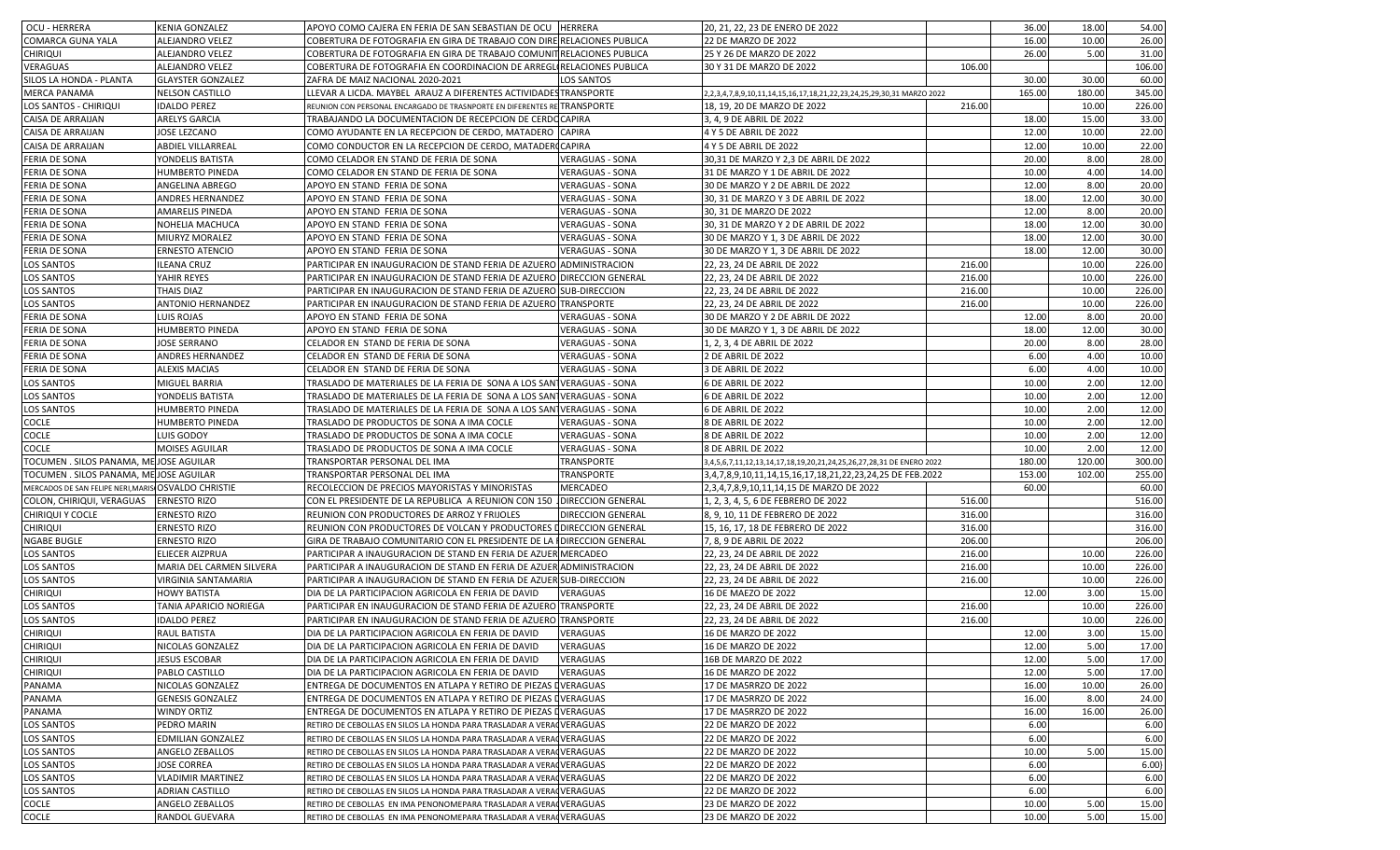| <b>COCLE</b>                                     | PEDRO MARIN                       | RETIRO DE CEBOLLAS EN IMA PENONOMEPARA TRASLADAR A VERAQVERAGUAS                     |                                                     | 23 DE MARZO DE 2022                                  |         | 6.00  |       | 6.00             |
|--------------------------------------------------|-----------------------------------|--------------------------------------------------------------------------------------|-----------------------------------------------------|------------------------------------------------------|---------|-------|-------|------------------|
| <b>COCLE</b>                                     | NELSON GUERRA                     | RETIRO DE CEBOLLAS EN IMA PENONOMEPARA TRASLADAR A VERACVERAGUAS                     |                                                     | 23 DE MARZO DE 2022                                  |         | 6.00  |       | 6.00             |
| <b>COCLE</b>                                     | ELVIS JIMENEZ                     | RETIRO DE CEBOLLAS EN IMA PENONOMEPARA TRASLADAR A VERACVERAGUAS                     |                                                     | 23 DE MARZO DE 2022                                  |         | 6.00  |       | 6.00             |
| <b>COCLE</b>                                     | LUIS OCAÑA                        | RETIRO DE CEBOLLAS EN IMA PENONOMEPARA TRASLADAR A VERAQ VERAGUAS                    |                                                     | 23 DE MARZO DE 2022                                  |         | 6.00  |       | 6.00             |
| <b>COCLE</b>                                     | RAMSES SANCHEZ                    | RETIRO DE CEBOLLAS EN IMA PENONOMEPARA TRASLADAR A VERAQ VERAGUAS                    |                                                     | 23 DE MARZO DE 2022                                  |         | 6.00  |       | 6.00             |
| COCLE                                            | VLADIMIR MARTINEZ                 | RETIRO DE CEBOLLAS EN IMA PENONOMEPARA TRASLADAR A VERACVERAGUAS                     |                                                     | 23 DE MARZO DE 2022                                  |         | 6.00  |       | 6.00             |
| PANAMA                                           | NICOLAS GONZALEZ                  | ENTREGAR DOCUMENTOS Y GESTION COMERCIAL DE GUAND VERAGUAS                            |                                                     | 24 DE MARZO DE 2022                                  |         | 10.00 | 5.00  | 15,00            |
| PANAMA                                           | PABLO CASTILLO                    | ENTREGAR DOCUMENTOS Y GESTION COMERCIAL DE GUAND VERAGUAS                            |                                                     | 24 DE MARZO DE 2022                                  |         | 10.00 | 5.00  | 15.00            |
| PANAMA                                           | PEDRO MARIN                       | TRASLADO DE MATERIALES DE FRIGO PANAMA A FERIA DE SOVERAGUAS                         |                                                     | 30 DE MARZO DE 2022                                  |         | 6.00  |       | 6.00             |
| <b>COCLE</b>                                     | ANGELO ZEBALLOS                   | RETIRO DE DOCUMENTOS IMA PENONOME Y APOYO A PANDIVERAGUAS                            |                                                     | 30 DE MARZO DE 2022                                  |         | 10.00 | 5.00  | 15.00            |
| PANAMA                                           | RANDOL GUEVARA                    | TRASLADO DE MATERIALES DE FRIGO PANAMA A FERIA DE SOVERAGUAS                         |                                                     | 30 DE MARZO DE 2022                                  |         | 16.00 | 10.00 | 26.00            |
| <b>PANAMA</b>                                    | CARLOS ABREGO                     | TRASLADO DE MATERIALES DE FRIGO PANAMA A FERIA DE SOVERAGUAS                         |                                                     | 30 DE MARZO DE 2022                                  |         | 16.00 | 6.00  | 22.00            |
|                                                  |                                   |                                                                                      |                                                     |                                                      |         |       |       |                  |
| <b>COCLE</b>                                     | ANGELO ZEBALLOS                   | RETIRO DE CEBOLLAS EN IMA PENONOMEPARA TRASLADAR A VERACVERAGUAS                     |                                                     | 7 DE ABRIL DE 2022                                   |         | 6.00  |       | 6.00             |
| <b>COCLE</b>                                     | <b>NELSON GUERRA</b>              | RETIRO DE CEBOLLAS EN IMA PENONOMEPARA TRASLADAR A VERAQ VERAGUAS                    |                                                     | 7 DE ABRIL DE 2022                                   |         | 6.00  |       | 6.00             |
| <b>COCLE</b>                                     | RANDOL GUEVARA                    | RETIRO DE CEBOLLAS EN IMA PENONOMEPARA TRASLADAR A VERAQ VERAGUAS                    |                                                     | 8 DE ABRIL DE 2022                                   |         | 6.00  |       | 6.00             |
| <b>COCLE</b>                                     | <b>NELSON GUERRA</b>              | RETIRO DE CEBOLLAS EN IMA PENONOMEPARA TRASLADAR A VERAQ VERAGUAS                    |                                                     | 8 DE ABRIL DE 2022                                   |         | 6.00  |       | 6.00             |
| <b>COCLE</b>                                     | REINALDO GONZALEZ                 | RETIRO DE CEBOLLAS EN IMA PENONOMEPARA TRASLADAR A VERACVERAGUAS                     |                                                     | 8 DE ABRIL DE 2022                                   |         | 6.00  |       | 6.00             |
| <b>COCLE</b>                                     | <b>EDGAR ABREGO</b>               | RETIRO DE CEBOLLAS EN IMA PENONOMEPARA TRASLADAR A VERACVERAGUAS                     |                                                     | 8 DE ABRIL DE 2022                                   |         | 6.00  |       | 6.00             |
| <b>COCLE</b>                                     | ENRIQUE BERNAL                    | RETIRO DE CEBOLLAS EN IMA PENONOMEPARA TRASLADAR A VERAQ VERAGUAS                    |                                                     | 8 DE ABRIL DE 2022                                   |         | 6.00  |       | 6.00             |
| <b>COCLE</b>                                     | EDMILIAN GONZALEZ                 | RETIRO DE CEBOLLAS EN IMA PENONOMEPARA TRASLADAR A VERAQVERAGUAS                     |                                                     | 8 DE ABRIL DE 2022                                   |         | 6.00  |       | 6.00             |
| <b>COCLE Y LOS SANTOS</b>                        | <b>EULISES RAMOS</b>              | SUPERVISION DE COMPRA DE CEBOLLAS EN IMA COCLE-INAUGURACION DE MERCADEO              |                                                     | 21, 22, 23 DE ABRIL DE 2022                          | 216.00  |       | 10.00 | 226.00           |
| <b>VERAGUAS</b>                                  | SANDOVA OTERO                     | CONMEMORACION DEL DIA DEL PRODUCTOR EN DIVISA                                        | <b>CHEPO</b>                                        | 9 DE OCTUBRE DE 2019<br>V/E                          |         | 17.00 | 5.00  | 22.00            |
| PANAMA                                           | ARIEL HERAZO                      | LLEVAR DOCUMENTOS A RECURSOS HUMANOS                                                 | <b>HERRERA</b>                                      | V/E<br>16 DE AGOSTO DE 2021                          |         | 16.00 | 6.00  | 22.00            |
| <b>LOS SANTOS</b>                                | ROBINSON PINTO                    | PARTICIPAR EN ESCUELA DE CAMPO DEL PROYECTO AGRICULHERRERA                           |                                                     | 6 DE SEPTIEMBRE DE 2021 V/E                          |         | 6.00  |       | 6.00             |
| <b>COCLE Y LOS SANTOS</b>                        | ORLANDO LOPEZ                     | LLEVAR PERSONAL DE MERCADEO A SUPERVISION COMPRA DTRANSPORTE                         |                                                     | 21, 22, 23 DE ABRIL DE 2022                          | 216.00  |       | 10.00 | 226.00           |
| COCLE, HERRERA Y LOS SANTOS YOSEPH FRIAS         |                                   | LLEVAR PERSONAL DE LA DIRECCION GENERAL A MISION                                     | <b>TRANSPORTE</b>                                   | 21, 22, 23 DE ABRIL DE 2022                          | 21 6.00 |       | 10.00 | 226.00           |
| <b>COCLE Y LOS SANTOS</b>                        | YOSEPH FRIAS                      | LLEVAR PERSONAL DE MERCADEO A SUPERVISION COMPRA DTRANSPORTE                         |                                                     | 30 DE MARZO DE 2022                                  |         | 16.00 | 10.00 | 26.00            |
| <b>COMARCA GUNA YALA</b>                         | YOSEPH FRIAS                      | LLEVAR PERSONAL DEL MOVIMIENTO DE LA JUVENTUD KUNA TRANSPORTE                        |                                                     | 12 DE ABRIL DE 2022                                  |         | 16.00 | 10.00 | 26.00            |
| <b>COMARCA GUNA YALA</b>                         | YOSEPH FRIAS                      | LLEVAR PERSONAL DEL MOVIMIENTO DE LA JUVENTUD KUNA TRANSPORTE                        |                                                     | 13 DE ABRIL DE 2022                                  |         | 16.00 | 10.00 | 26.00            |
| COCLE, HERRERA Y LOS SANTOS HEIDY REINOSO        |                                   | SUPERVISION, DOCUMENTOS PARA RESOLUCION DEL PAGO I DIRECCION GENERAL                 |                                                     | 21, 22, 23 DE ABRIL DE 2022                          | 216.00  |       | 10.00 | 126.00           |
| <b>LOS SANTOS</b>                                | IOHANN TAM                        | LEVAR PERSONAL DE RELACIONES PUBLICA A GIRA DE TRABAJO Y FERIA DE RELACIONES PUBLICA |                                                     | 21, 22, 23 DE ABRIL DE 2022                          | 206.00  |       | 5.00  | 211.00           |
| <b>LOS SANTOS</b>                                | ALEJANDRO VELEZ                   | COBERTURA DE FOTOGRAFIAS EN GIRA DE TRABAJO Y EN FER RELACIONES PUBLICA              |                                                     | 21, 22, 23 DE ABRIL DE 2022                          | 206.00  |       | 2.50  | 208.00           |
| PANAMA OESTE - CAPIRA                            | GISELLE SALDAÑA                   | AUDITORIA DE PUESTO CON DIGECA                                                       | <b>RECURSOS HUMANOS</b>                             | 6 Y 7 DE ABRIL DE 2022                               |         | 12.00 |       | 12.00            |
| <b>DARIEN</b>                                    | INELSA TUÑON                      | AUDITORIA DE PUESTO CON DIGECA                                                       | <b>RECURSOS HUMANOS</b>                             | 13 DE ABRIL DE 2022                                  |         | 10.00 |       | 10.00            |
| <b>CHIRIQUI</b>                                  | IVAN BATISTA                      | LLEVAR PERSONAL DE RELACIONES PUBLICAS A GIRA DE TRAB TRANSPORTE                     |                                                     | 25 Y 26 DE MARZO DE 2022                             | 110.00  |       | 10.00 | 120.00           |
| <b>LOS SANTOS - HERRERA</b>                      | <b>IVAN BATISTA</b>               | LLEVAR PERSONAL DE MERCADEO A VISITA TECNICA A MATADEROS I TRANSPORTE                |                                                     | 12 Y 13 DE ABRIL DE 2022                             | 116.00  |       | 10.00 | 126.00           |
| <b>CHIRIQUI</b>                                  | JUAN GONZALEZ                     | LLEVAR A PERSONAL DE RECURSOS HUMANOS A MISION                                       | <b>TRANSPORTE</b>                                   | 24 Y 25 DE ABRIL DE 2022                             | 112.00  |       | 10.00 | 122.00           |
| CHIRIQUI Y BOCAS DEL TORO                        | <b>IVAN BATISTA</b>               | LLEVAR A PERSONAL DE RECIRSOS HUMANOS AUDITORIA DE TRANSPORTE                        |                                                     | 25, 26, 27, 28, 29 DE ABRIL DE 2022                  | 416.00  |       | 10.00 | 426.00           |
| <b>CAPIRA</b>                                    | <b>EDIGIO OBALDIA</b>             | GIRA DE TRABAJO AUDITORIA DE PUESTO CON DIGECA                                       | <b>RECURSOS HUMANOS</b>                             | 7 DE ABRIL DE 2022                                   |         | 6.00  |       | 6.00             |
| OFICINA CENTRAL - SILOS PANAI ENIVALDO HENRIQUEZ |                                   | LLEVAR A SUBDIRECTORA ADMINISTRATIVA ATLAPA IDA Y VUTRANSPORTE                       |                                                     | 4, 5, 6, 7, 8, 12, 13 DE ABRIL DE 2022               |         | 63.00 | 70.00 | 133.00           |
|                                                  |                                   |                                                                                      |                                                     |                                                      | 112.00  |       | 10.00 |                  |
| <b>CHIRIQUI</b><br><b>CHIRIQUI</b>               | MARLENE NARANJO<br>JOSELYN MACIAS | INDUCCION EN TEMAS DE RECURSOS HUMANOS<br>INDUCCION EN TEMAS DE RECURSOS HUMANOS     | <b>DIRECCION GENERAL</b><br><b>RECURSOS HUMANOS</b> | 24 Y 25 DE ABRIL DE 2022<br>24 Y 25 DE ABRIL DE 2022 | 112.00  |       | 10.00 | 122.00<br>122.00 |
| <b>BOCAS DEL TORO Y CHIRIQUI</b>                 |                                   |                                                                                      |                                                     |                                                      |         |       |       |                  |
|                                                  | <b>EDIGIO OBALDIA</b>             | AUDITORIA DE PUESTO CON DIGECA                                                       | <b>RECURSOS HUMANOS</b>                             | 25, 26, 27, 28, 29 DE ABRIL DE 2022                  | 416.00  |       | 10.00 | 426.00           |
| <b>BOCAS DEL TORO Y CHIRIQUI</b>                 | INELSA TUÑON                      | AUDITORIA DE PUESTO CON DIGECA                                                       | <b>RECURSOS HUMANOS</b>                             | 25, 26, 27, 28, 29 DE ABRIL DE 2022                  | 416.00  |       | 10.00 | 426.00           |
| CAISA DE ARRAIJAN                                | ERIC CASTILLO                     | APOYO COMO CONDUCTOR EN RECEPCION DE CERDO                                           | <b>CAPIRA</b>                                       | 10 DE ABRIL DE 2022                                  |         | 6.00  | 5.00  | 11.00            |
| CAISA DE ARRAIJAN                                | JOSE LEZCANO                      | APOYO EN RECEPCION DE CERDO                                                          | <b>CAPIRA</b>                                       | 10, 11, 12 DE ABRIL DE 2022                          |         | 18.00 | 15.00 | 33.00            |
| CAISA DE ARRAIJAN                                | ABDIEL VILLARREAL                 | APOYO COMO CONDUCTOR EN RECEPCION DE CERDO                                           | <b>CAPIRA</b>                                       | 11 Y 12 DE ABRIL DE 2022                             |         | 12.00 | 10.00 | 22.00            |
| <b>CAISA DE ARRAIJAN</b>                         | <b>ARELYS GARCIA</b>              | TRABANDOEN EN LA DOCUMENTACION DE RECEPCION DE CECAPIRA                              |                                                     | 10, 11, 12 DE ABRIL DE 2022                          |         | 18.00 | 15.00 | 33.00            |
| <b>LOS SANTOS</b>                                | CIBIA PUGA                        | ACTUALIZACION Y REFORZAMIENTO DE PROCESO ADMINISTR FINANZAS                          |                                                     | 29, 30 DE ABRIL Y 1 DE MAYO DE 2022                  | 216.00  |       | 10.00 | 226.00           |
| <b>LOS SANTOS</b>                                | LILIAN ALVARADO                   | ACTUALIZACION Y REFORZAMIENTO DE PROCESO ADMINISTR FINANZAS                          |                                                     | 29, 30 DE ABRIL Y 1 DE MAYO DE 2022                  | 216.00  |       | 10.00 | 226.00           |
| <b>LOS SANTOS</b>                                | OSIRIS APARICIO                   | ACTUALIZACION Y REFORZAMIENTO DE PROCESO ADMINISTR FINANZAS                          |                                                     | 29, 30 DE ABRIL Y 1 DE MAYO DE 2022                  | 216.00  |       | 10.00 | 226.00           |
| <b>LOS SANTOS</b>                                | ALEXIS MONTENEGRO                 | LLEVAR PERSONAL DE FINANZA A MISION                                                  | <b>FINANZAS</b>                                     | 29, 30 DE ABRIL Y 1 DE MAYO DE 2022                  | 216.00  |       | 10.00 | 226.00           |
| <b>LOS SANTOS</b>                                | <b>MAYKA RODRIGUEZ</b>            | ACTUALIZACION Y REFORZAMIENTO DE PROCESO ADMINISTR FINANZAS                          |                                                     | 29, 30 DE ABRIL Y 1 DE MAYO DE 2022                  | 216.00  |       | 10.00 | 226.00           |
| <b>BOCAS DEL TORO - CHIRIQUI</b>                 | ROBERT DE HASETH                  | AUDITORIA DE PUESTO CON DIGECA EN CONJUNTO CON EL INRECURSOS HUMANOS                 |                                                     | 25, 26, 27, 28, 29 DE ABRIL DE 2022                  | 416.00  |       | 10.00 | 426.00           |
| <b>VERAGUAS</b>                                  | <b>GILBERTO RODRIGUEZ</b>         | BUSCAR ROLLOS DE EMBALAR AL IMA VERAGUAS                                             | <b>COCLE</b>                                        | 23 DE MARZO DE 2022                                  |         | 6.00  | 10.00 | 16.00            |
| MERCA PANAMA - ATLAPA                            | RICHARDS GUERREL                  | ENTREGA DE DOCUMNETOS EN MERCA PANAMA Y ATLAPA                                       | <b>COCLE</b>                                        | 24 DE MARZO DE 2022                                  |         | 6.00  | 10.00 | 16.00            |
| MERCA PANAMA - ATLAPA - FRIC GILBERTO RODRIGUEZ  |                                   | ENTREGA DE DOCUMNETOS EN MERCA PANAMA Y ATLAPA                                       | <b>COCLE</b>                                        | 28 DE MARZO DE 2022                                  |         | 16.00 | 10.00 | 26.00            |
| AZUERO                                           | ANGELICA ANSOLA                   | COORDINACION Y COBETURA PERIODISTICA DE ENTREGA DE IRELACIONES PUBLICA               |                                                     | 21, 22, 23 DE ABRIL DE 2022                          | 206.00  |       | 5.00  | 211.00           |
| <b>GOBERNACION DE PANAMA</b>                     | <b>NAHOLY PEREZ</b>               | REUNION DE JUNTA TECNICA                                                             | <b>FRIGORIFICO PANAMA</b>                           | 17, 18, 19, 20, 21 DE ENERO DE 2022                  |         | 30.00 | 25.00 | 55.00            |
| PANAMA                                           | EDWARD ESPINOSA                   | LLEVAR VALIJA A RECURSOS HUMANOS Y VIATICOS A CONTAEDARIEN                           |                                                     | 17 DE MARZO DE 2022                                  |         | 16.00 | 10.00 | 26.00            |
| PANAMA                                           | ERID HERNANDEZ                    | LLEVAR VALIJA A RECURSOS HUMANOS Y VIATICOS A CONTAL DARIEN                          |                                                     | 17 DE MARZO DE 2022                                  |         | 16.00 | 10.00 | 26.00            |